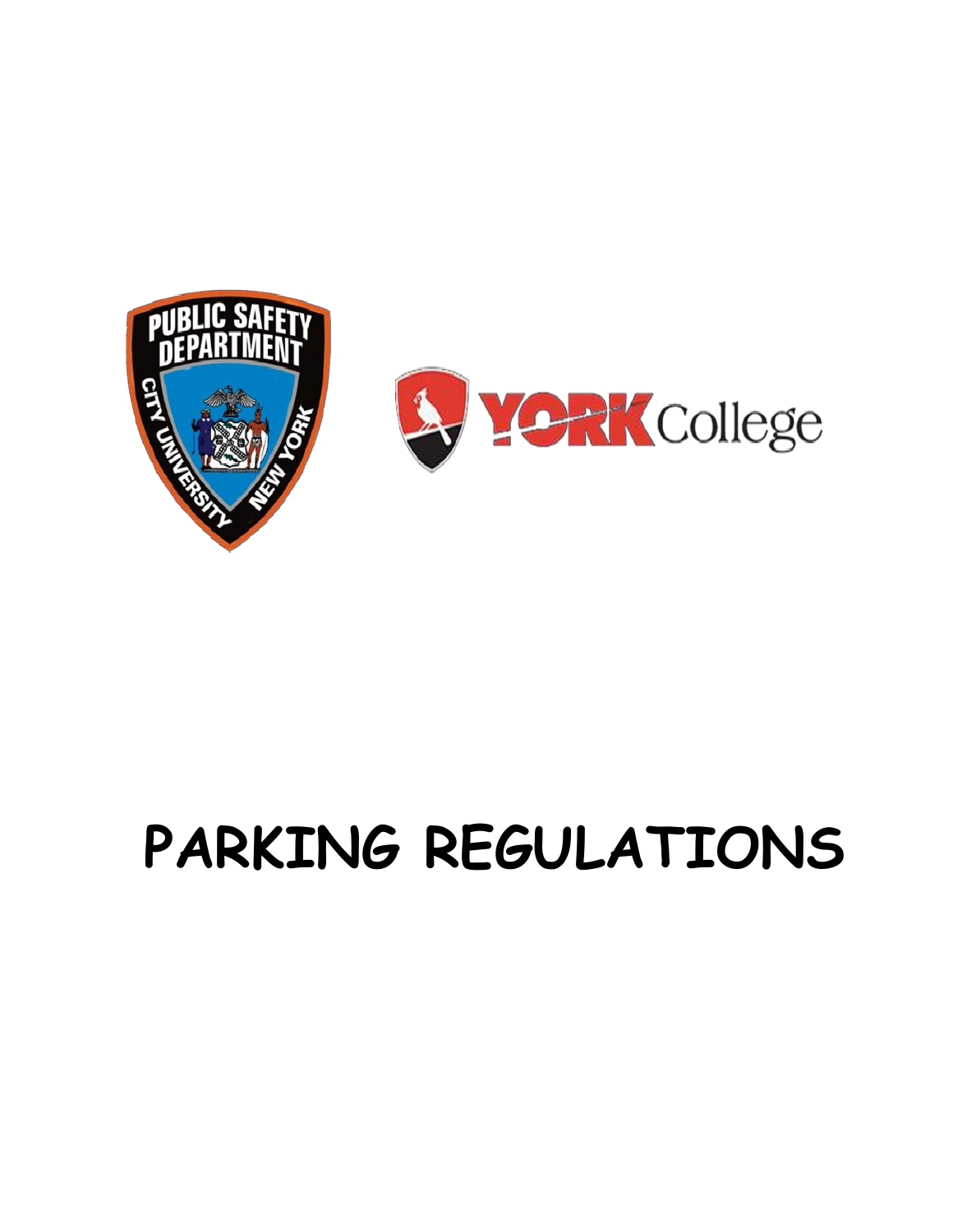# **Parking Regulations**

**The following regulations apply to parking privileges and to everyone who parks on college property.** 

**College members are required to purchase a parking permit in order to park in the college's parking lots. Employees have the option to purchase an Annual Parking Permit at the beginning of the Fall Semester or semi-annually by semesters. Students can only purchase parking permits by semester. College members can also purchase daily permits at \$5 a day in 5-day and 10-day denominations.** 

- **Employee Parking Permits** must be hung facing out from the rearview mirror. Obscuring the parking permit with tape or any other material is not acceptable and shall be considered a violation of these regulations. **Remove** the Hang Tag Permit from your rearview mirror prior to leaving the parking lot because it is a violation to block your view of traffic and you may be issued a ticket by NYPD or NYC DOT personnel.
- **Student Parking Permits** must be affixed to the lower right side of the vehicle's front windshield.

(Sticker must be placed on the opposite side of the vehicle inspection and registration stickers)

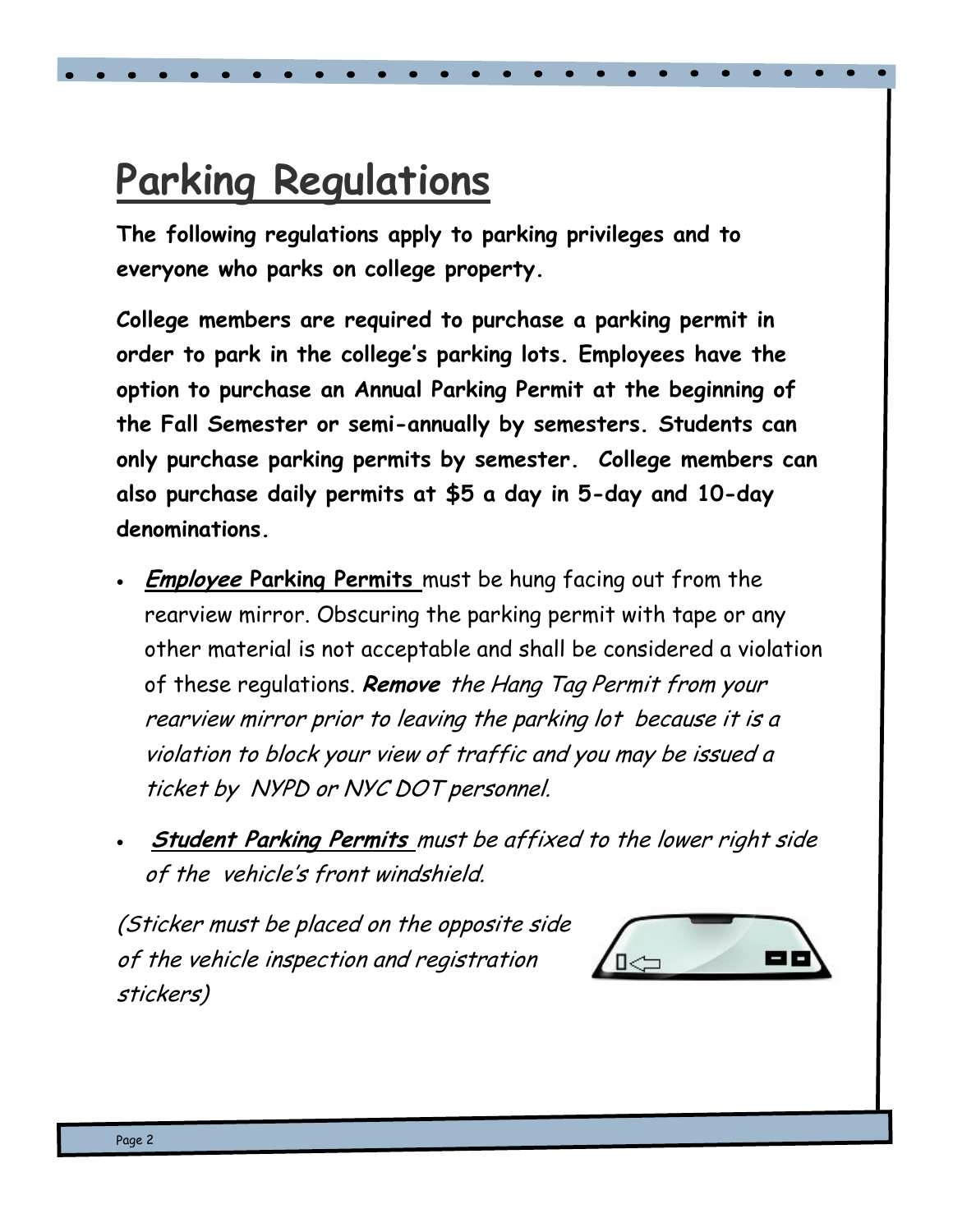- Vehicles are not permitted to remain overnight in any parking lot. In an emergency such as a disabled vehicle, the Director of Public Safety or designee must be notified before approval is granted for such special requests.
- In the event of a **severe snowstorm**, if the streets are impassable and your vehicle must remain in the parking lot, please move your vehicle, if possible, to the perimeter of the lot and away from the rear exit on 165th street, to facilitate snow removal. Drivers should be aware that the parking lots may not be cleared immediately after a severe snowstorm. The Director of Public Safety and the Superintendent of Buildings & Grounds are authorized to restrict parking on campus during a snow emergency.
- Vehicles are required to **park within lined spaces only.**
- **Drivers are required to maintain a safe speed when driving in the parking lots, no more than 5 miles per hour.**
- Drivers are required to stop for pedestrians in the crosswalk when entering and leaving the parking lots. **RIGHT TURN ON RED is NOT** permitted when entering the parking lots. Pedestrians always have the right-of-way in all crosswalks.
- All vehicles are required to have a **current registration and inspection sticker** affixed to their windshields. An expired registration or inspection sticker will be subject to ticketing.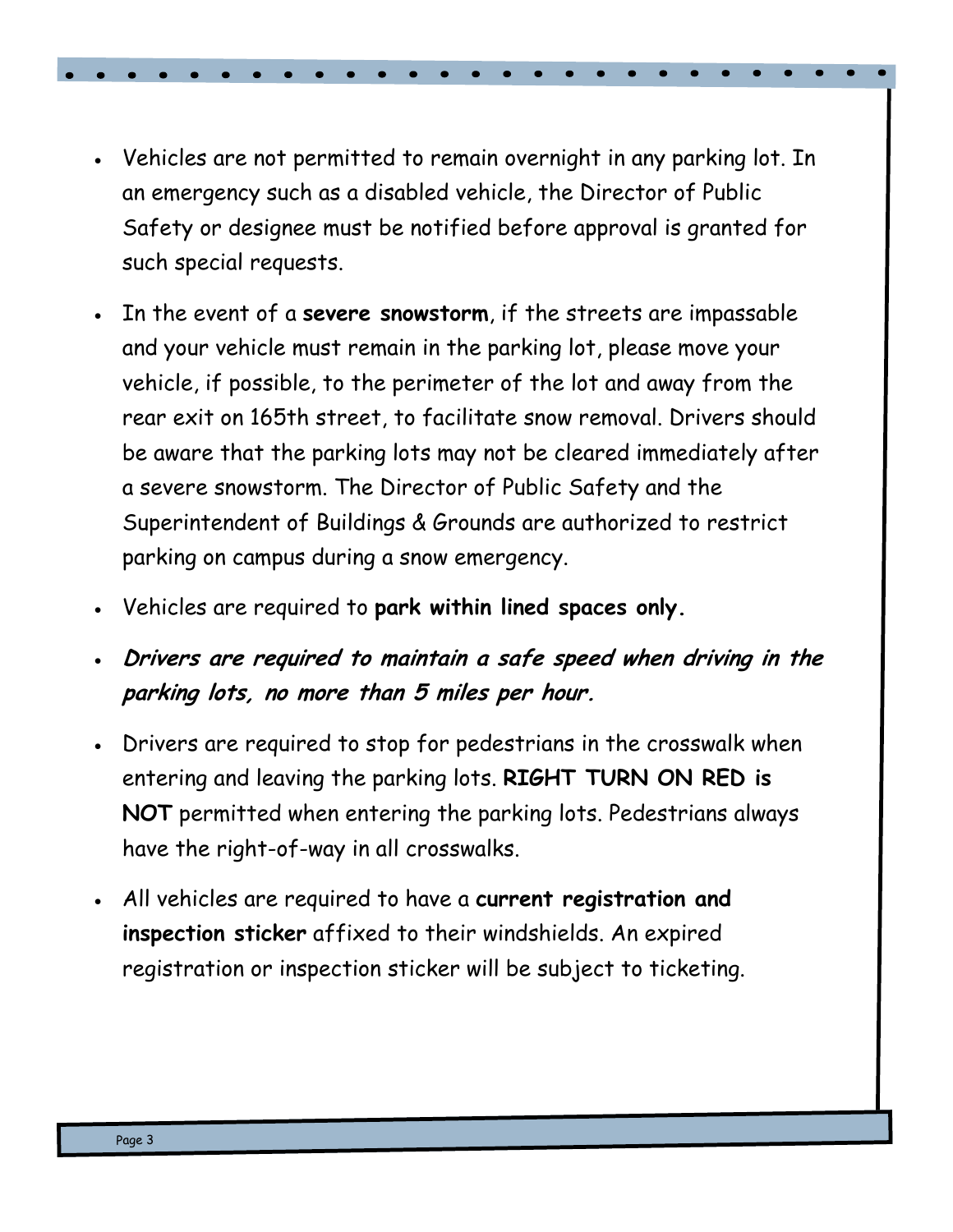- **It is a violation to park in spaces reserved for authorized vehicles only.**
- **Parking is prohibited on campus roadways, in loading zones, and in any area not specifically designated for parking.** These areas must be kept clear for the normal movement of traffic and emergency vehicles such as FDNY trucks, NYPD and EMS vehicles.
- **Parking in Fire Lanes**, obstructing fire hydrants or crosswalks or creating a hazardous condition are subject to ticketing, immobilization or towing at the operator's expense.
- **Parking in the area designated for persons with disabilities is restricted to vehicles with either the appropriate license plates or tags.** The tag must be displayed from the rear view mirror at all times while parked in the designated area. (This is in addition to the York College Parking Permit.)
- **Parking on campus is at the driver's own risk.** The registered driver is responsible for the use of the vehicle on campus. **The college is NOT responsible for loss or damage to any registered or other vehicle, its contents or equipment. The fee provides only for the privilege of parking on campus on a space-available basis**.
- Traffic signs and regulations are in effect at all times throughout the year.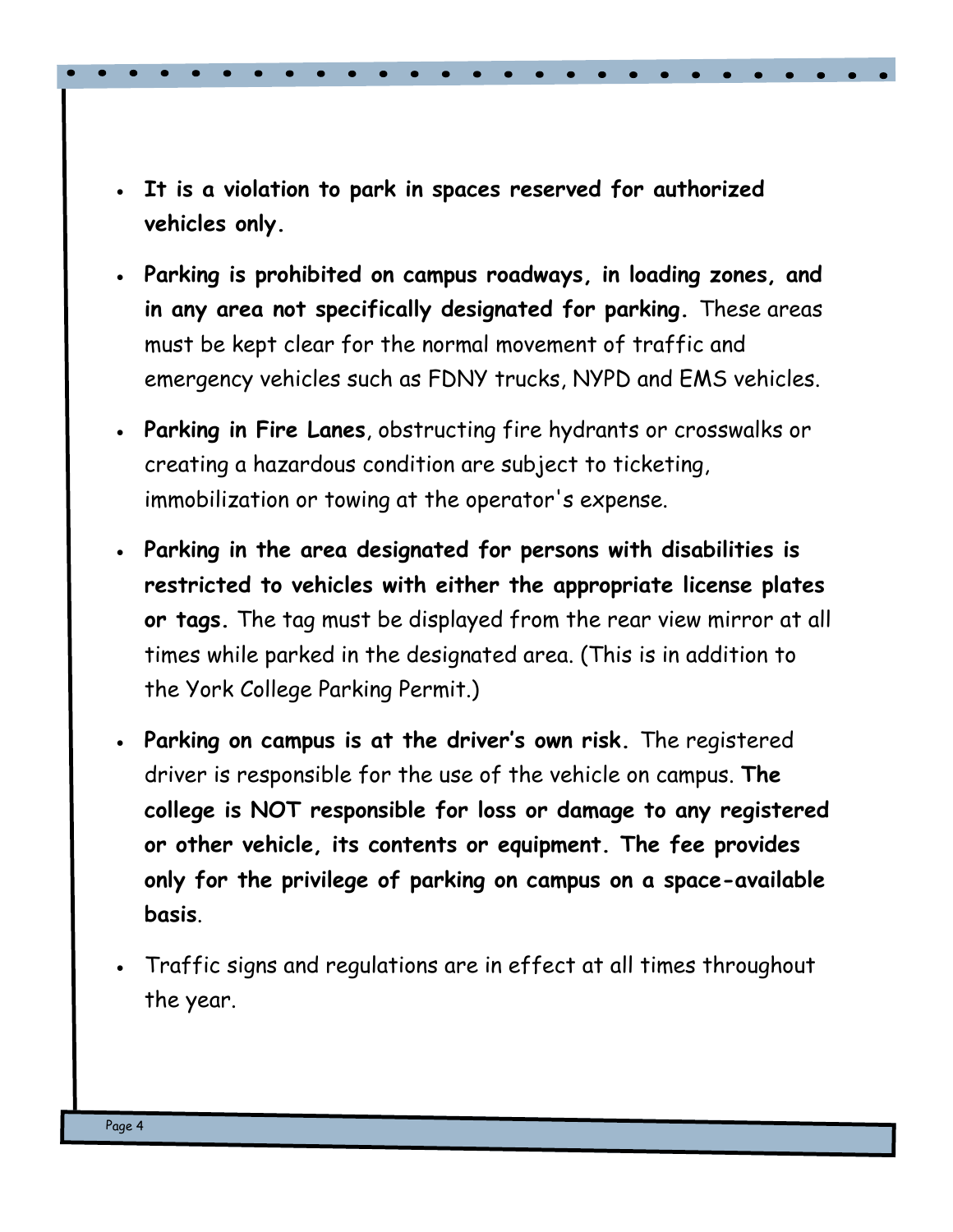A driver damaging an unoccupied vehicle is required to report the incident to the parking lot officer despite the extent of the damages, whether minor or not.

# **Parking Lots**

- 1. The East Lot is located on Guy R. Brewer Blvd. between Archer Ave. and Liberty Ave.
- 2. The South Lot is located on Guy R. Brewer Blvd. between Liberty Ave. and South Rd

#### **Parking Hours**

**Opening & Closing Schedule**

#### **East Parking Lot (Main Lot)**

| Gate          | Mon-Fri                   | <b>Saturday</b>      | <b>Sunday</b>       |
|---------------|---------------------------|----------------------|---------------------|
| Guy R. Brewer | $5:30$ AM - 11:15 PM      | $6:00$ AM - 10:00 PM | $6:00$ AM - 8:00 PM |
| 165 STREET    | 8:30 AM TO 10:30AM CLOSED |                      | <b>CLOSED</b>       |
|               | 4:00 PM TO 6:00 PM        |                      |                     |
|               | CLOSED ON FRI-            |                      |                     |
|               |                           |                      |                     |

#### **South Parking**

| <u>Gate</u>   | Mon-Thurs             | <u>Friday</u>       | <u>Saturday</u> | <u>Sunday</u> |
|---------------|-----------------------|---------------------|-----------------|---------------|
| Guy R. Brewer | 7:30 AM - 11:15<br>PM | 7:30 AM -5:00<br>PM | CLOSED          | <b>CLOSED</b> |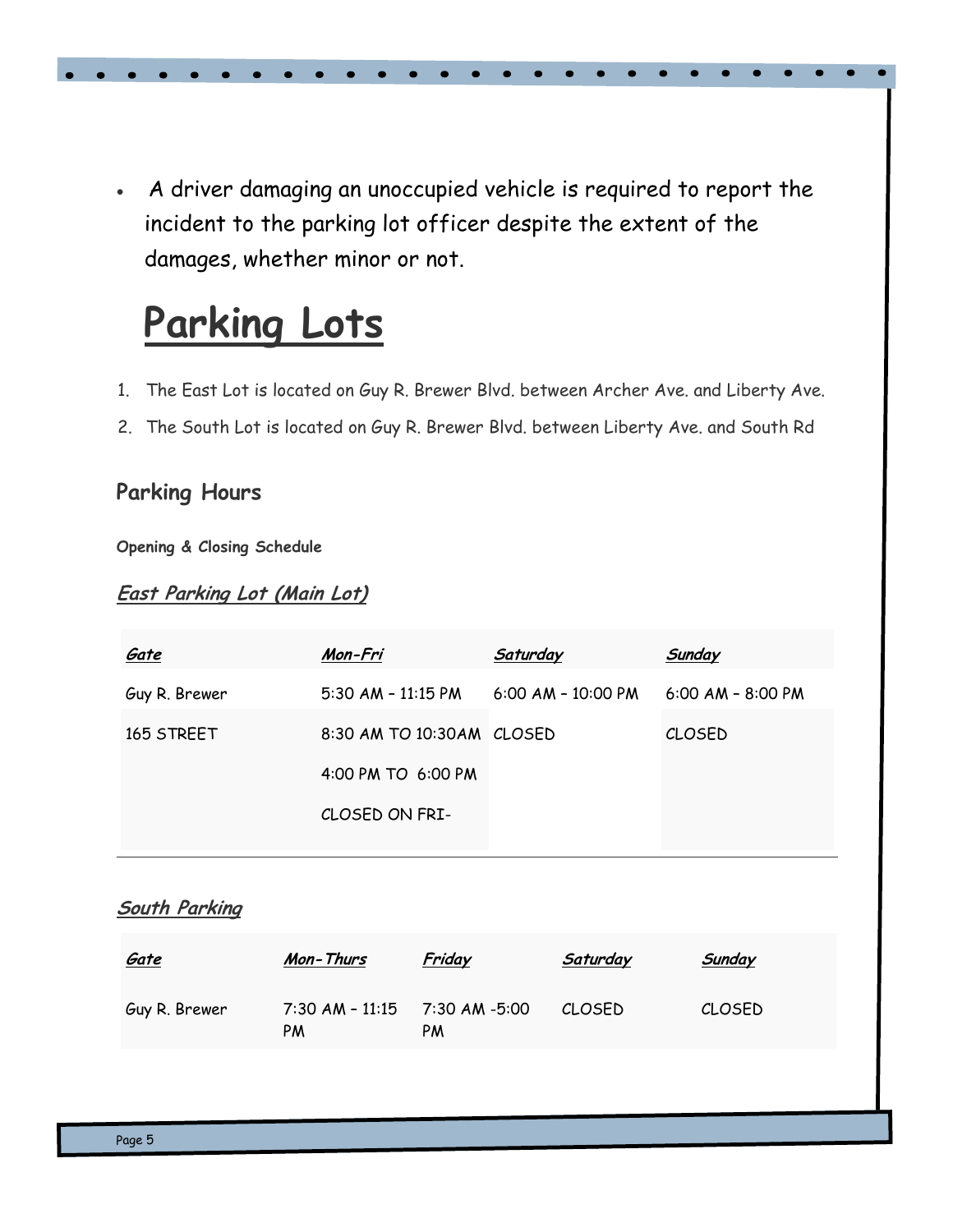# **Purchasing a Parking Permit**

Parking permits can be purchased online using the portal [https://](https://parking.york.cuny.edu) [parking.york.cuny.edu](https://parking.york.cuny.edu) or in person at the Public Safety Office (Academic Core Building, Room 1M02).

### **Save Time and Get Out of Line!**

Students, faculty, and staff can now conveniently purchase their parking permit online by visiting **parking.york.cuny.edu**

- Purchasing your permit online is safe, secure, fast, and easy!
- Less time spent waiting on line to fill out an application form at the Public Safety Office and making payment at the Bursar office!
- You can even pay parking violations online without having to visit the Public Safety Office and Bursar Office!

### **Online Parking Permit Purchasing Process is Simple!**

### **Visit the Online Parking Permit Portal and log in using your York Network ID.**

Begin by entering your License Plate and follow the Instructions. Complete your transaction by paying online and then pick up her permit at the Public Safety Office, Room 1M02

Convenient Process: Purchase online anytime ----> Bring documents (listed below) to the Public Safety Office in Room 1M02. ----> Permit issued.

York College Identification Card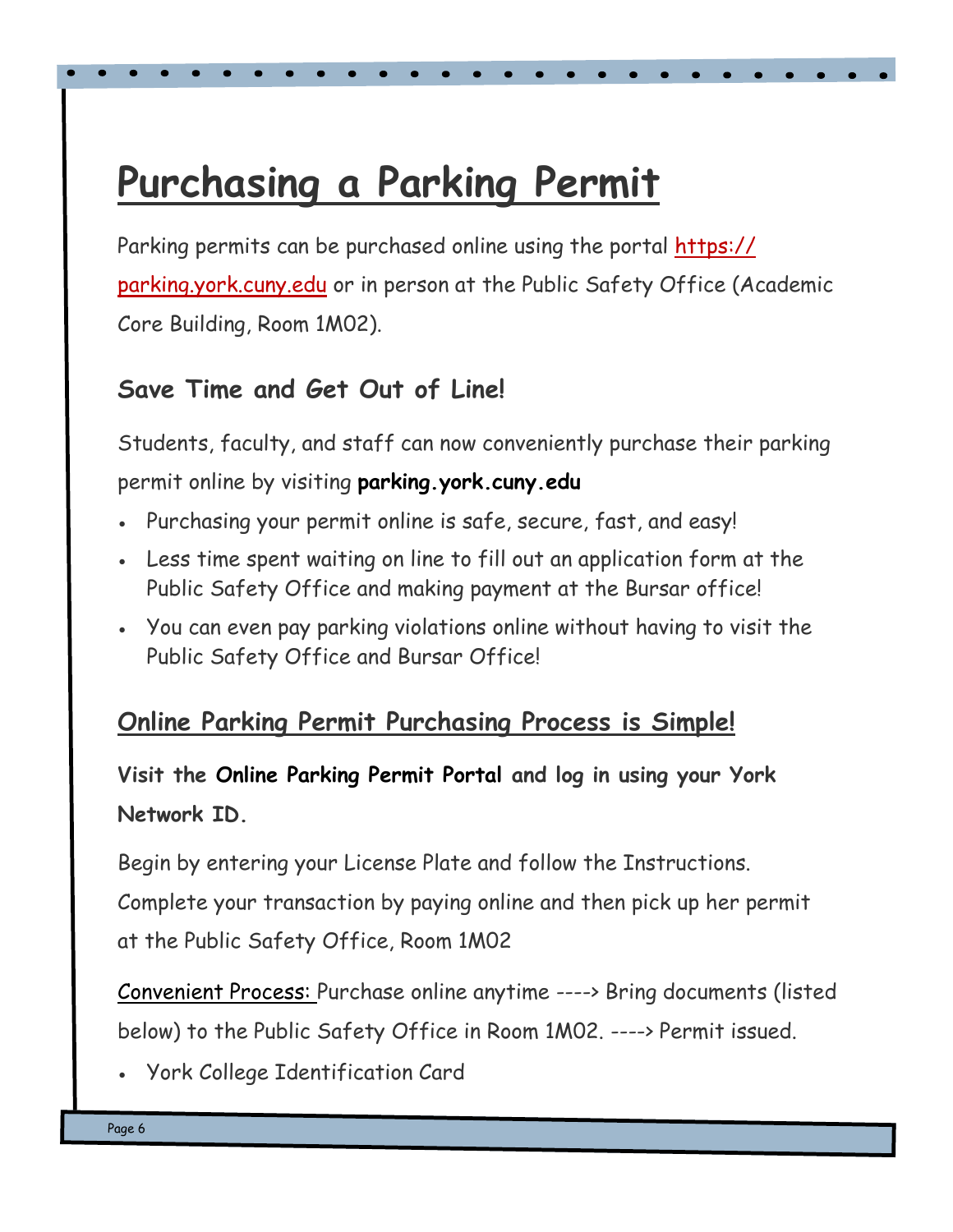- Valid Driver's License
- Car registration (must be in your name or family name or must match your address on file indicating that the registrant is a member of your household)

### **Paying By Cash, Check, or Money Order?**

#### **Those wishing to pay by check, cash or money order:**

- You must visit the Public Safety Office and pick up the permit application after presenting the above documents to the Public Safety Officer.
- Bring Application and then pay the applicable parking fees at the Bursar's Office.
- Return to the Public Safety Office with your receipt and pick up permit. (move above pricing)

Motorcycles and Scooters: Motorcycles and scooters require a parking permit which costs the same as a regular parking permit. For practical reasons, however, permits need not be displayed on them. The owner should carry the permit on his/her person whenever their vehicle is parked on campus for verification whenever needed or requested by a Public Safety Officer.

#### Visitors

Parking for guests and visitors must be arranged in advance, by at least 48 hours, and approved by the Public Safety Director or designee. A request must be submitted via email calendar at: [parkingrequest@york.cuny.edu.](mailto:parkingrequest@york.cuny.edu)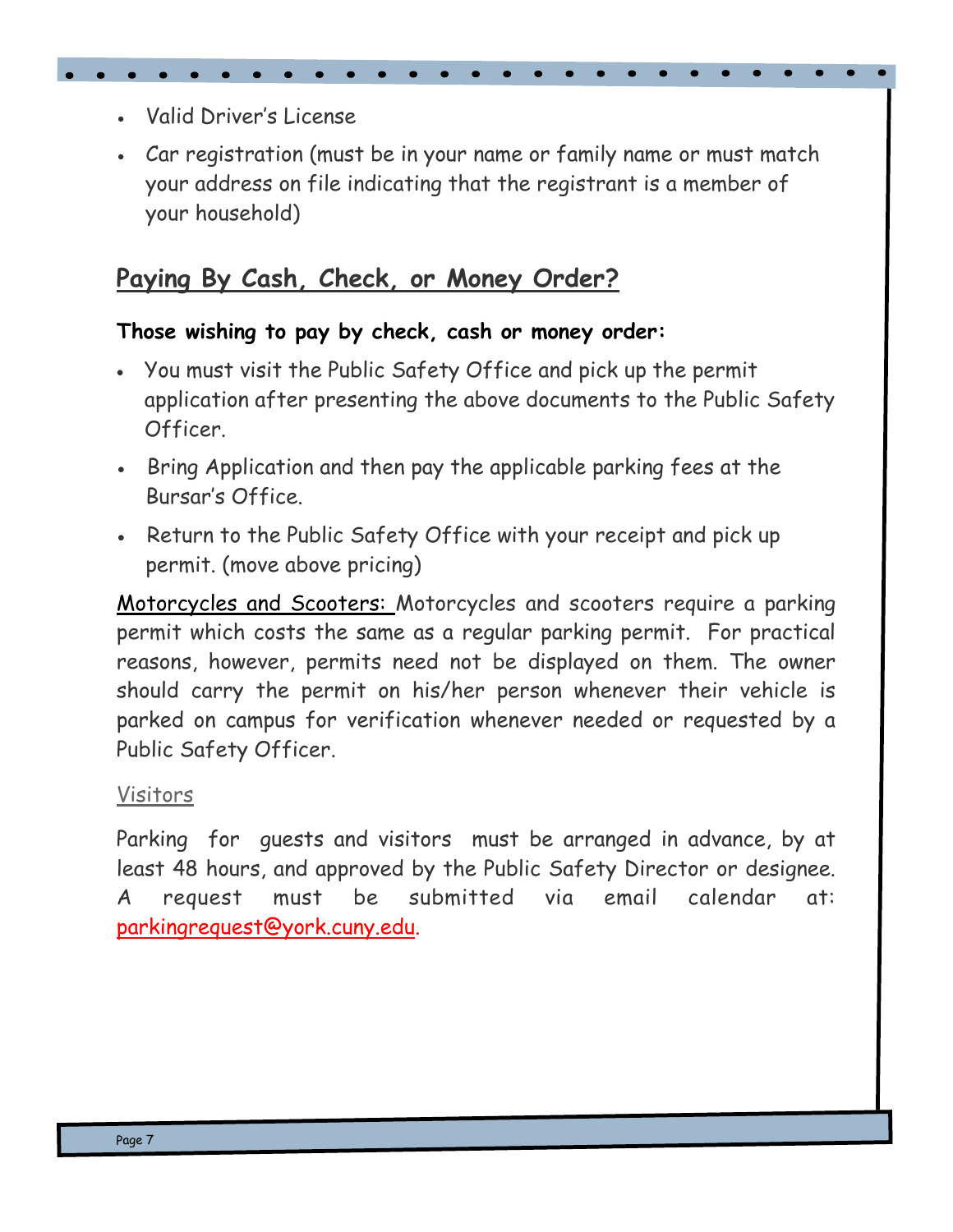### **Parking Fee Schedule**

| <b>Type of Permit</b>                                                                      | <b>Employees</b> | <b>Students</b> | <b>Continuing and</b><br><b>Professional</b><br><b>Education</b><br><b>Instructors and</b><br><b>Students</b> | <b>Reserved</b><br>(President<br><b>Cabinet)</b> |
|--------------------------------------------------------------------------------------------|------------------|-----------------|---------------------------------------------------------------------------------------------------------------|--------------------------------------------------|
| <b>Daily Permit 10-Day</b>                                                                 | \$57.00          | \$57.00         | \$57.00                                                                                                       | -                                                |
| <b>Daily Permit 5-Day</b>                                                                  | \$29.00          | \$29.00         | \$29.00                                                                                                       |                                                  |
| <b>Annual-Full Time Employees</b>                                                          | \$275.00         | -               | ۰                                                                                                             | \$365.00                                         |
| <b>Annual-Part Time Employees</b>                                                          | \$200.00         | -               | -                                                                                                             | -                                                |
| <b>Fall Semester Full Time</b><br><b>Employees</b>                                         | \$160.00         | ۰               | -                                                                                                             | ۰                                                |
| <b>Fall Semester Part Time</b><br><b>Employees</b>                                         | \$125.00         | ٠               | \$69.00                                                                                                       | -                                                |
| <b>Student Semester</b>                                                                    |                  | \$103.00        | \$58.00                                                                                                       | -                                                |
| <b>Summer Permit</b>                                                                       | \$55.00          | \$35.00         | \$35.00                                                                                                       | ۰                                                |
| <b>Winter Permit</b><br>(Only Applies to Students<br><b>Without a Fall Parking Permit)</b> |                  | \$35.00         |                                                                                                               | ۰                                                |

# **Parking Enforcement**

Violation of York College's Parking Regulations may result in the imposition of fines, revocation of current and future parking privileges, immobilization of vehicles or towing.

**A Campus Parking Violation Ticket will be issued to a vehicle in violation of York College's Parking Regulations.**

**Appeal Process:** If you wish to contest the parking violations charge, a letter may be sent to the Director of Public Safety at York College stating the reason for disputing the ticket. Include a copy of the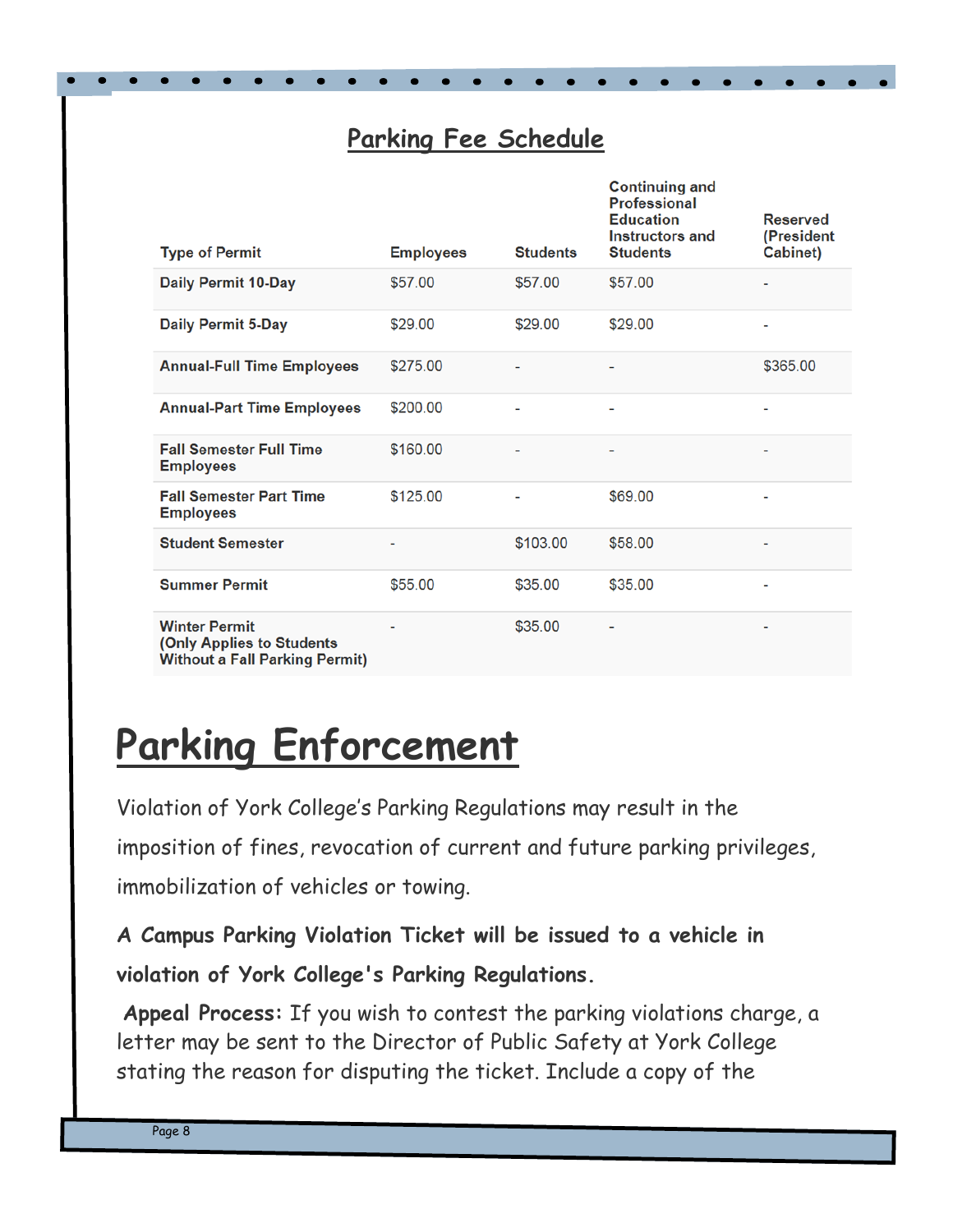ticket along with your address and telephone number. You will receive a response in 14 days.

| <b>Parking Enforcement Violations and Fines</b> |
|-------------------------------------------------|
|-------------------------------------------------|

 $\bullet$  $\bullet$ 

| # | <b>Violations Description</b>                                                                               | <b>Fines</b> |  |
|---|-------------------------------------------------------------------------------------------------------------|--------------|--|
|   | Violations For Vehicle Immobilization (Boot Removal Fee \$75 In Addition<br>to the Specified Violation Fee) |              |  |
|   | <b>Boot Removal Fee</b>                                                                                     | \$75         |  |
| 1 | Displaying a fake or fraudulent parking permit.(BOOT)                                                       | \$100        |  |
| 2 | Parked vehicles that obstruct traffic.(BOOT)                                                                | \$100        |  |
| 3 | Vehicles with 3 unpaid parking violations.(BOOT)                                                            | \$100        |  |
| 4 | Illegal entry into the parking lot. (BOOT)                                                                  | \$100        |  |
| 5 | Parking in a reserved parking space.(BOOT)                                                                  | \$100        |  |
|   | \$100 Fine Violations                                                                                       |              |  |
| 1 | Parked in a Handicapped Zone                                                                                | \$100        |  |
| 2 | Parked in a fire lane or access road.                                                                       | \$100        |  |
|   | \$50 Fine Violations                                                                                        |              |  |
| 1 | Failure to Obey Officer's Instructions                                                                      | \$50         |  |
| 2 | Failure to display York College parking permit.                                                             | \$50         |  |
| 3 | Not parked between lines (occupying more than one parking space)                                            | \$50         |  |
| 4 | Parking overnight without authorization.                                                                    | \$50         |  |
| 5 | Parking permit displayed on unauthorized vehicle.                                                           | \$50         |  |
| 6 | Parking on grass/sidewalk                                                                                   | \$50         |  |
| 7 | Parking in active roadway                                                                                   | \$50         |  |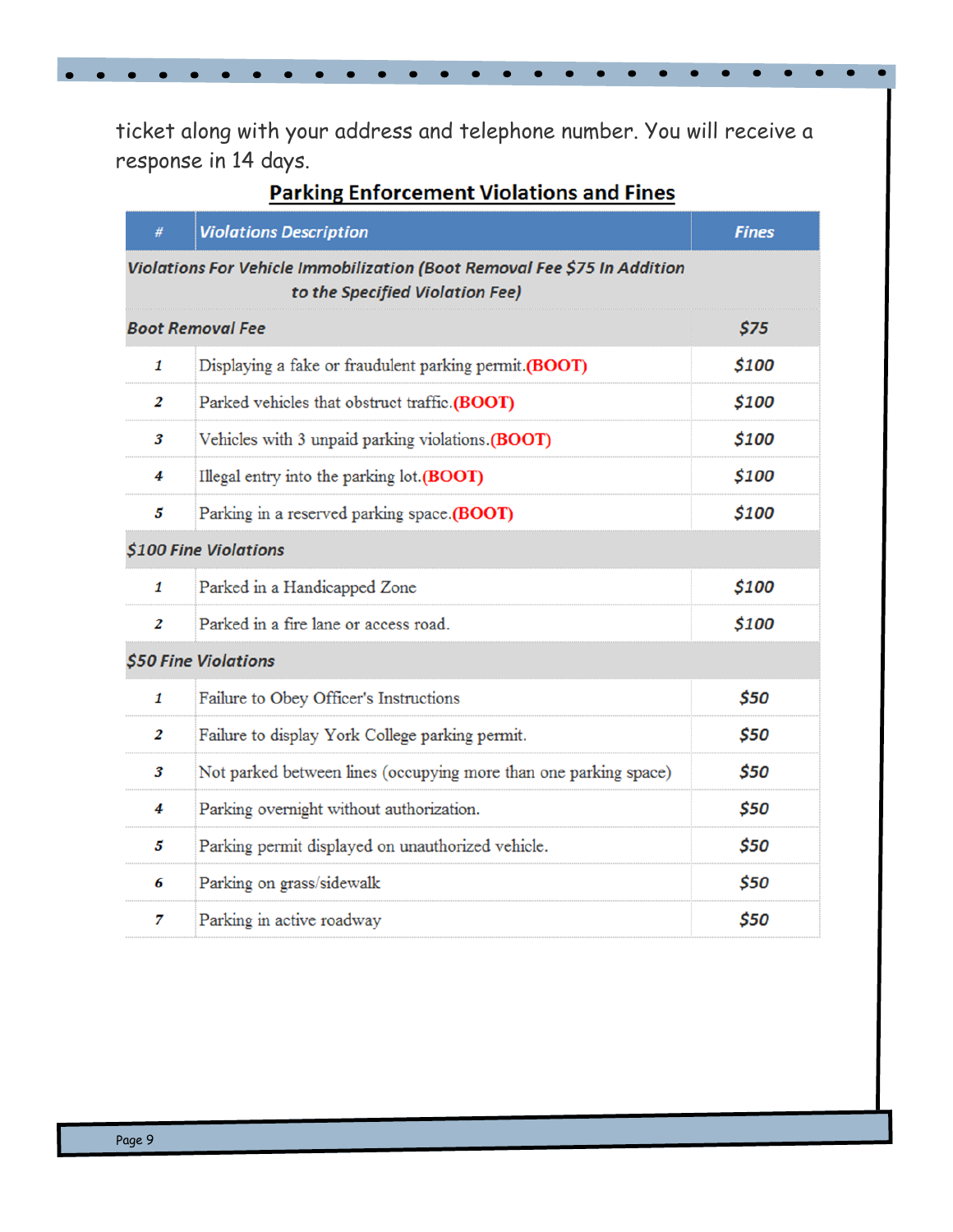# Disputing a Parking Violation

**Faculty, staff, and students who dispute a fine have the right to request a review to the Director of Public Safety**

Such appeals must be presented in writing, either by standard mail or by e-mail at : [parkingappeal@york.cuny.edu,](mailto:parkingappeal@york.cuny.edu) within (7) calendar days of the date of the offence. Include a copy of the summons (not the original) or summons number, along with your address, e-mail and telephone number. You will receive a response within 14 days.

If dissatisfied with the decision of the Director of Public Safety, an appeal of the decision may be made in writing to the Vice President of Administrative Affairs via standard mail or e-mail at: [parkingadjudication@york.cuny.edu,](mailto:parkingadjudication@york.cuny.edu) within (7) calendar days of the date of the Public Safety Director's decision. The decision of the Vice President of Administrative Affairs is final.

If an appeal is not filed within (7) days of the violation, the fine must be paid before an appeal can be filed. Sustained appeals may result in the refunding of all or part of any fines paid. If the appeal is denied, payment must be made within ten days of the date of the notification letter. Failure to pay the fine within ten days after an appeal is denied either in whole or in part may result in the penalties described under Parking Enforcement.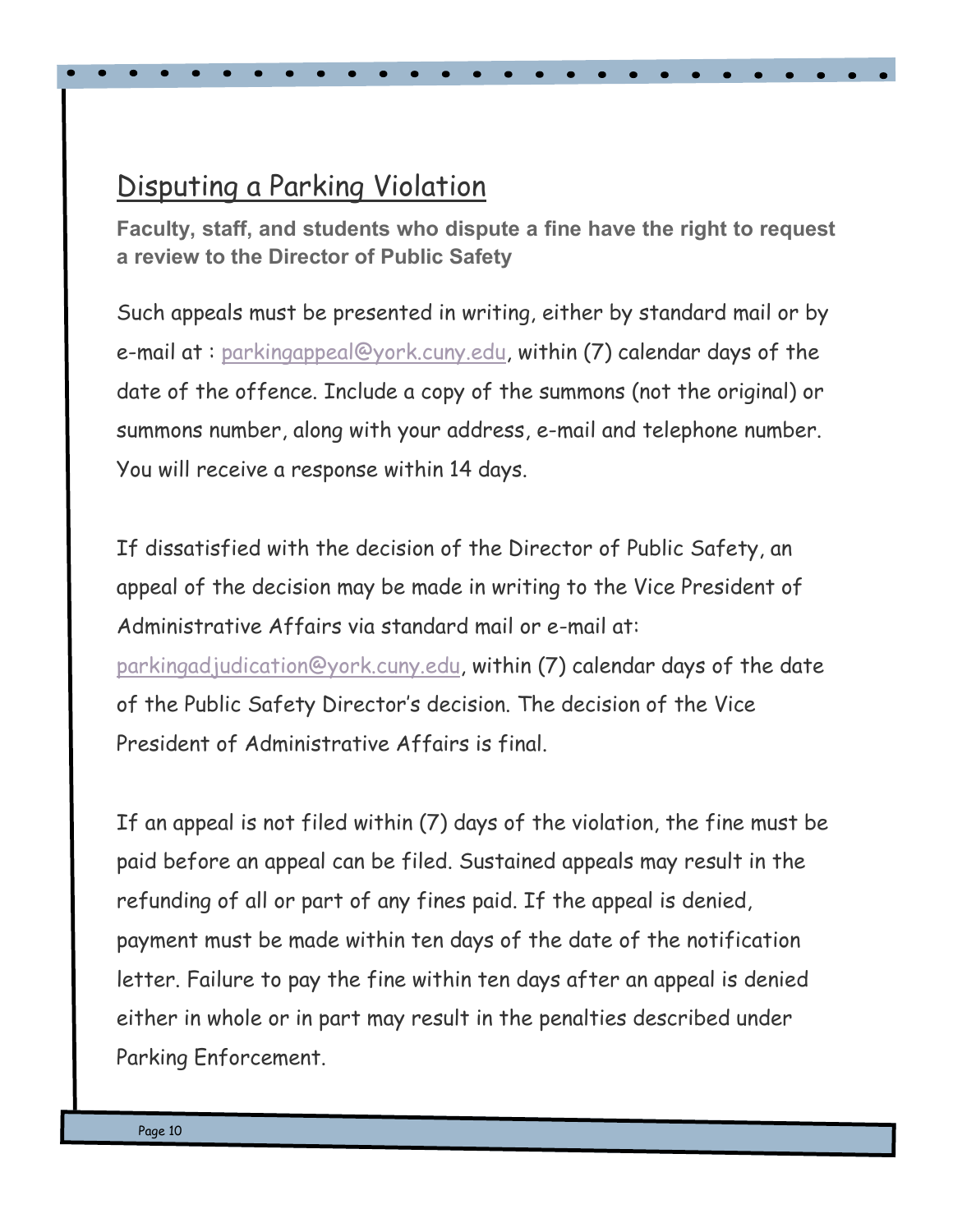# **Parking Safety Tips**

**The Department of Public Safety relies on the campus community's help in maintaining a safe environment for everyone.**

Suspicious persons or activities should be reported immediately by calling (718) 262-2222 or extension 2222 if calling from a College telephone, or by using one of the Emergency Red Phones located throughout the Academic Core building.

- If there is any concern for personal safety, for any reason, notify Public Safety immediately.
- When parking off campus, avoid desolate areas that are lightly traveled and, when possible, walk to your vehicle with others.
- When approaching your vehicle look inside before entering to make sure there are no unwanted occupants. After entering, lock all doors.
- Never offer rides to people you do not know.
- **DO NOT LEAVE ANYTHING OF VALUE IN YOUR VEHICLE.** (Holiday Gifts, Leather Coats, Briefcases, Laptops, Tools, Cell phones, etc.)
- **IF YOU MUST LEAVE SOMETHING IN YOUR VEHICLE, PLACE IT IN THE TRUNK AND LOCK THE TRUNK. DO NOT LEAVE ITEMS IN PLAIN SIGHT.**
- Do not leave your Driver's License, original registration, house keys or other important personal papers in your vehicle.
- If you see someone breaking into your vehicle or another vehicle, alert this department at extension 2222 or NYPD (911) immediately. Do not place yourself in harm's way.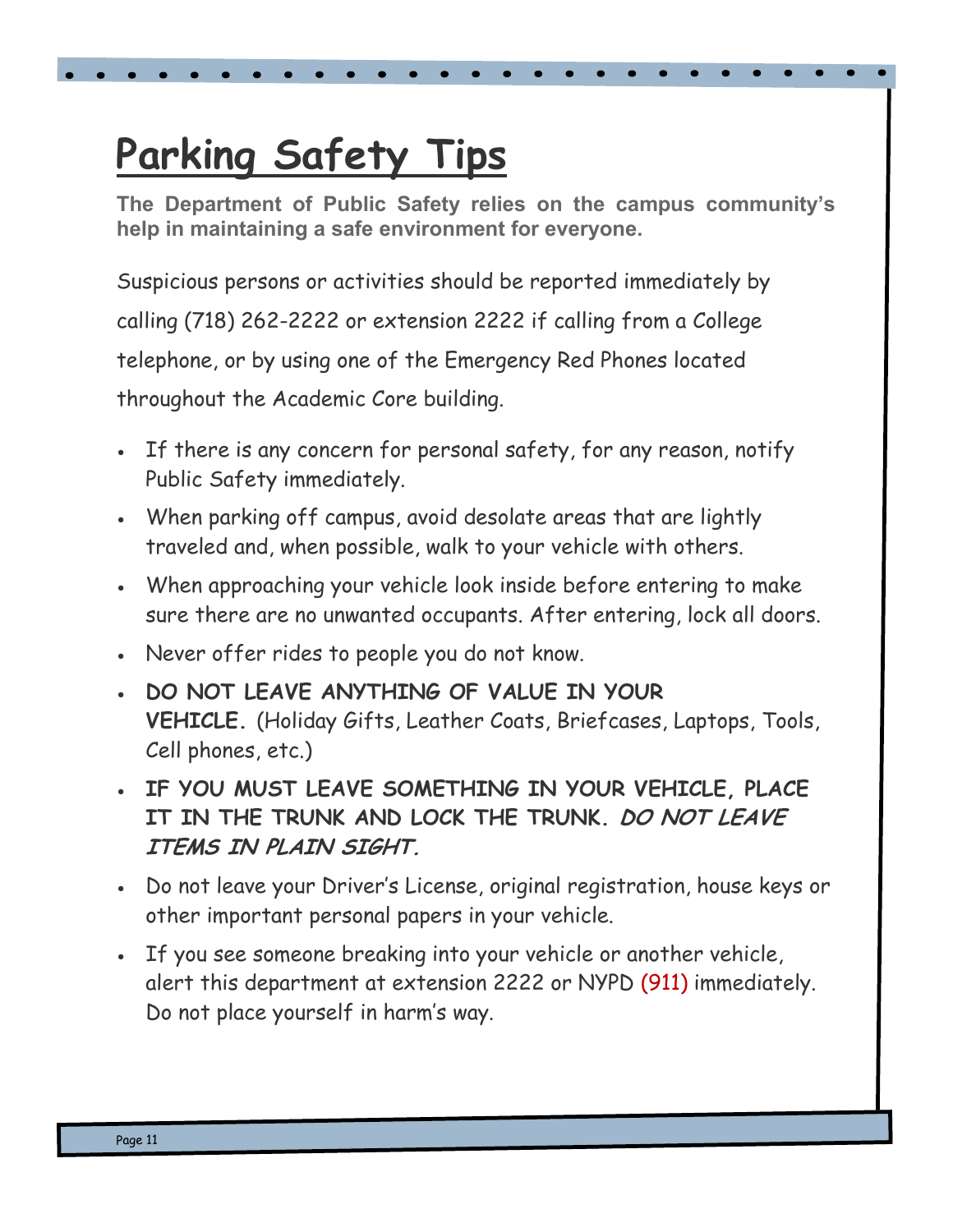If there is a concern about an illegally parked car, a car with an alarm sounding or a car requiring attention (i.e., lights on, windows open, etc.) please contact Public Safety immediately.

# **Parking FAQs**

# **Questions**

- 1. I received a ticket on my car. What should I do?
- 2. I lost the ticket and don't know the ticket number.
- 3. What happens if I don't pay the ticket within ten (10) days?
- 4. What if I don't pay my ticket?
- 5. What do I do if my vehicle is immobilized?
- 6. I want to appeal a ticket. What should I do?

# **Answers**

# **1.I received a ticket on my car. What should I do?**

The ticket must be paid within ten (10) days, at the Bursar's Office or by mail, or appealed in writing within seven (7) days.

## **2.I lost the ticket and don't know the ticket number.**

Provide the Public Safety Office with the vehicle license plate number and your parking permit, and the ticket number will be located for you.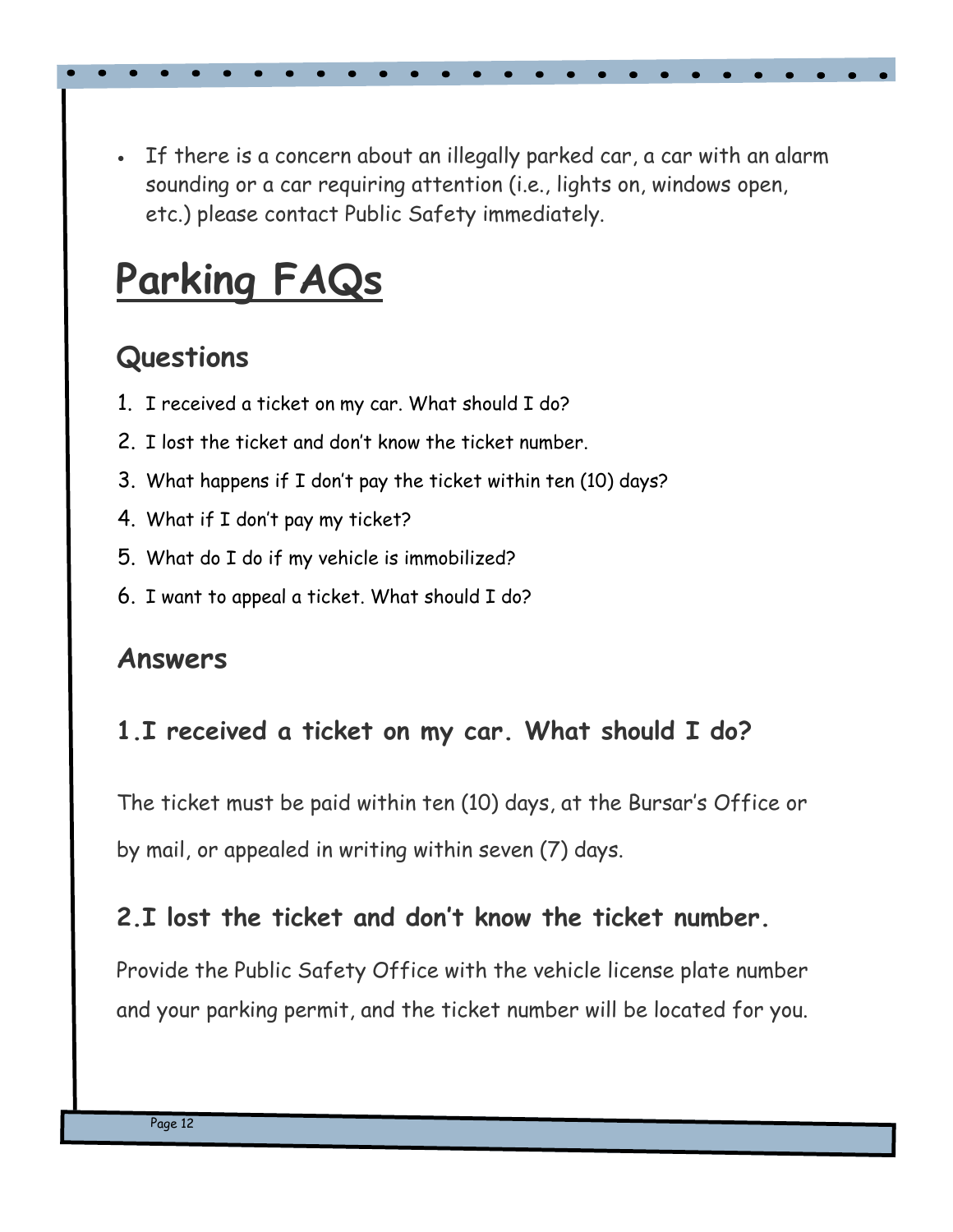When remitting payment, always write the ticket number on the face of your check or money order.

### **3.What happens if I don't pay the ticket within ten (10) days?**

A \$5.00 late charge will automatically be added to the ticket.

#### **4.What if I don't pay my ticket?**

Failure to pay the ticket would result in the revocation of future parking privileges until the fine is paid in full .

### **5.What do I do if my vehicle is immobilized?**

Repeat violators who have two or more outstanding summonses will have their vehicle booted. A summons is considered outstanding when the fine has not been paid and the adjudication process has taken place pursuant to the College's policies and procedures. The boot is removed when the outstanding indebtedness is satisfied.

Vehicles that enter York College parking lots without proper authorization are also subject to immobilization. The immobilization device is removed upon payment for the violation.

### **6.I want to appeal a ticket. What should I do?**

Appeals must be made, in writing, within seven (7) days of receiving a ticket. A letter or email clearly stating the reasons for the dispute should be submitted to the York College Director of Public Safety. Include a copy of the summons (not the original) along with your address